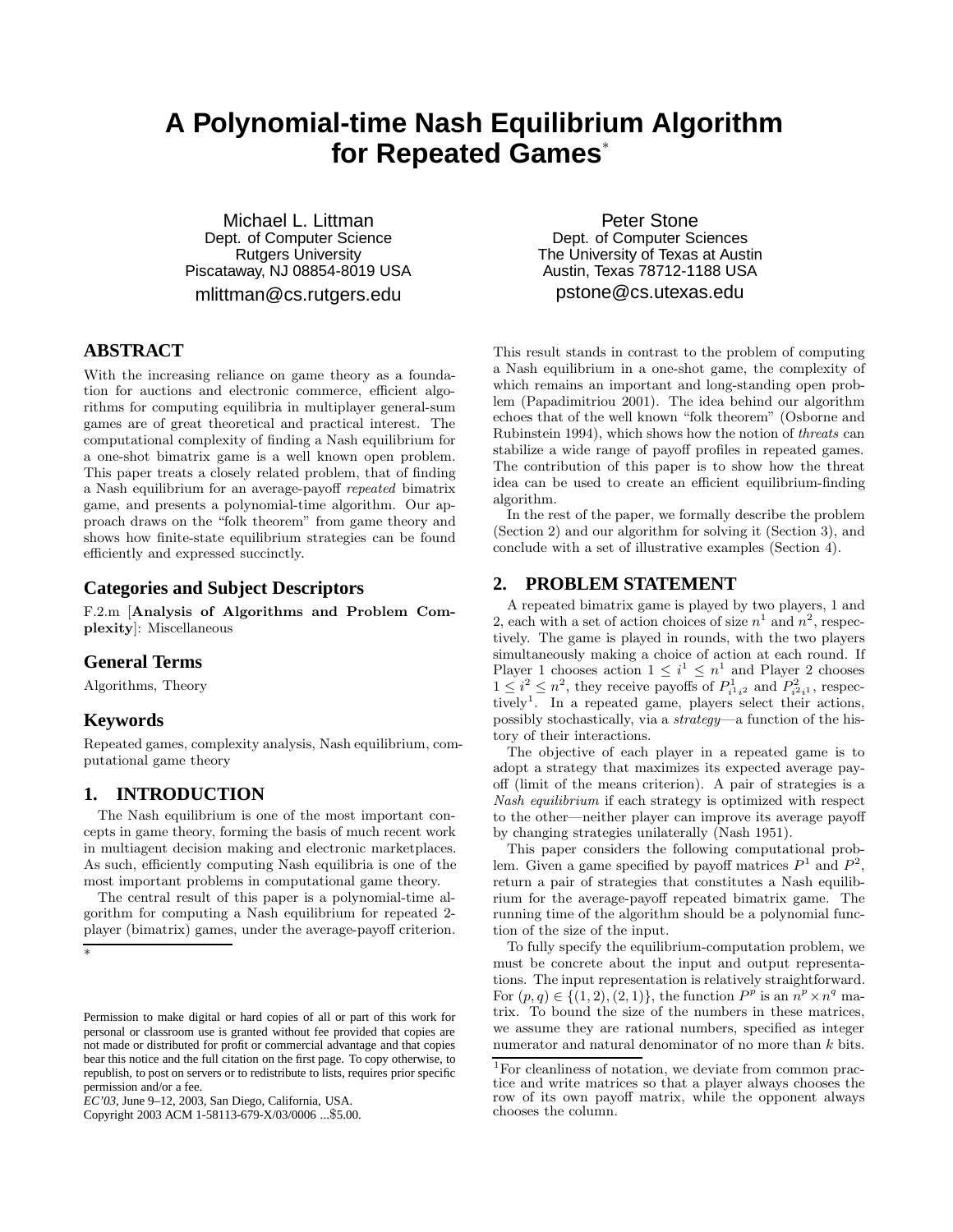

**Figure 1: A strategy expressed as a three-state finite-state machine.**

So, the running time of our algorithm needs to be a polynomial function of  $n^1$ ,  $n^2$ , and k.

Note that the representation size of an integer is roughly its logarithm in base two and the representation size of a rational number is the sum of the sizes of its numerator and denominator. A polynomial-size number is one with representation size bounded by a polynomial function of the input size. Multiplying, dividing, adding or subtracting two polynomial-size rational numbers produces a polynomialsize result, as does solving a polynomial-size system of linear equations or linear program (Schrijver 1986).

The output of an equilibrium computation is a pair of strategies. It is well known that every bimatrix game has at least one pair of strategies that is a Nash equilibrium. However, strategies in repeated games can be infinitely large objects, so it is necessary to use some finite representation for strategies when computing Nash equilibria. In this paper, we consider two strategy representations, classical finitestate machines and a counting-node extension in which actions can be repeated a prespecified number of times. Both represent finite-state strategies, but the counting-node machine can result in exponentially smaller representations, as described next.

A finite-state machine strategy for a player p against an opponent  $q$  is a labeled directed graph. One node of the graph is the designated starting node. Each node of the graph is labeled with a probability distribution over action choices for  $p$ . Outgoing edges are labeled with actions for  $q$ , with no two edges from a single node sharing the same label; in particular, transitions are not influenced by the player's own actions. One outgoing edge for each node is labeled "\*" to designate a default edge, taken if player q's action does not match any of the other labels. The size of a finite-state machine strategy is roughly the sum of the nodes and edges in the graph.

Figure 1 illustrates an example finite-state machine strategy for a  $(2 \times 2)$ -action game. The player p starts off at the left node and selects Action 1. Then, if the opponent q selects Action 1, p returns to the left node to continue choosing Action 1. However, on any other action choice for q, a transition is made to the middle node, where Action 2 is chosen. Following this, any choice for  $q$  results in a transition to the rightmost node, in which Action 2 continues to be chosen until q chooses Action 1. At this point,  $p$  returns to the left node again.

The strategy expressed in the figure is "two tits for a tat" in prisoner's dilemma (Axelrod 1984); if Action 1 is cooperate and Action 2 is defect, the player defects twice in response to defection, but otherwise cooperates.

While finite-state machines provide a simple and broad language for expressing strategies, some basic strategies become cumbersome to write down as finite-state machines. Consider, for example, " $2^b$  tits for a tat". A finite-state machine representation requires a graph with  $2<sup>b</sup>$  nodes and therefore an exponentially large representation. We introduce a counting node into the representation to make it easier to express simple repetitions of this type. Note that the exact form of this extension was selected to be sufficient for our algorithm in Section 3; more general and elegant extensions are also possible.

A counting node is depicted by a double circle with a repeat count c written beneath it. Like a standard node, it is labeled with a probability distribution over actions. This distribution is used independently to select actions  $c$  times consecutively. The counting node includes a default outgoing edge, which is taken after the c repetitions are complete. However, a counting node can also have up to one other edge, labeled with one of the opponent's actions,  $i<sup>q</sup>$ . This edge is taken if and only if the opponent selected  $i<sup>q</sup>$  all c times while the player was executing its actions in the counting node. The size of a counting-node machine strategy is the sum of the nodes and edges in the graph plus the number of bits in all the repeat counts.

Figure 2 shows an example of a generic counting node and its equivalent representation as a set of nodes in a finite-state machine.

Counting nodes can be used to express " $2<sup>b</sup>$  tits for a tat" by replacing the center node in Figure 1 with a counting node with a repeat count of  $2^b - 1$ . Since the number  $2^b$ can be represented easily using b bits, the strategy can be expressed via a counting-node machine with size  $\Theta(b)$ . This succinctness is important in the construction in our algorithm in the next section.

# **3. ALGORITHM DESCRIPTION**

Zero-sum games (von Neumann and Morgenstern 1947) are those in which  $P^1 + (P^2)^T = 0$ . Equilibria in these games can be computed in polynomial time via linear programming and the resulting equilibrium strategies and the expected payoffs to the two players are polynomial-size numbers (Schrijver 1986). An equilibrium strategy in a zero-sum game can be seen as simultaneously a defensive strategy that maximizes a player's expected payoff in the face of the least desirable strategy of the opponent, and also an attack strategy that forces the opponent to its minimum expected payoff.

While an efficient algorithm for zero-sum games appears to handle a zero-measure set of the possible games, we can use this efficient computation as an important component of an algorithm for general-sum games. At the highest level, we can quickly find that either the game is essentially a zerosum game or that there are strategies that both players can play to achieve a better average payoff than what they can guarantee themselves in the worst case, stabilized by the threat of being forced to this lower payoff.

In the rest of this section, we describe the computation, argue that it can be carried out in polynomial time, and prove that the resulting strategies constitute a Nash equilibrium.

## **3.1 Attack and Defensive Strategies**

Once again, let  $(p, q) \in \{(1, 2), (2, 1)\}.$  We will use  $1 \le$  $i^p \leq n^p$  and  $1 \leq i^q \leq n^q$  to represent action choices for the two players and  $\pi^p$  and  $\pi^q$  to be probability distributions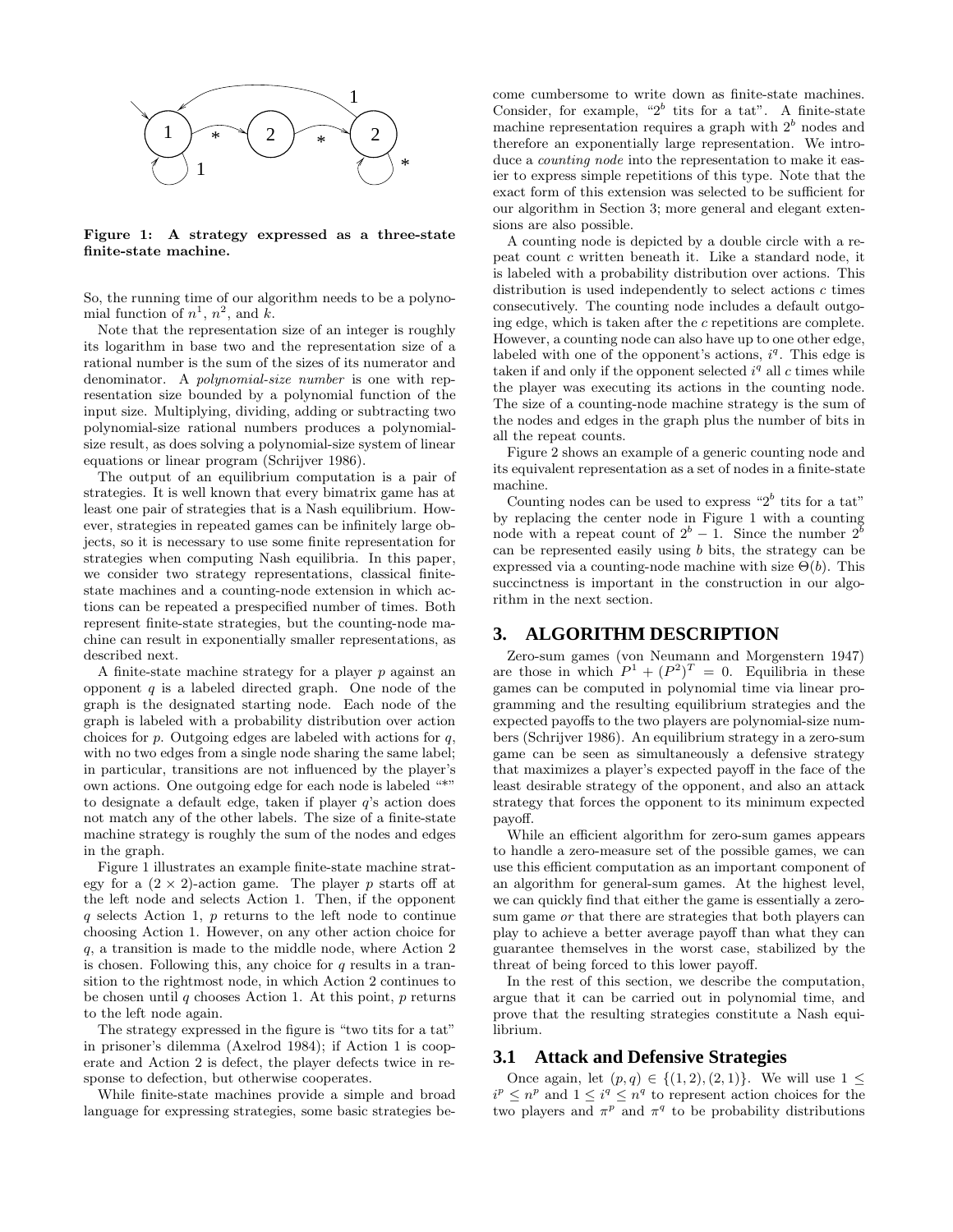

**Figure 2: A generic counting node and an equivalent finite-state machine.**

(vectors) over these action choices. We denote the probability of  $i^p$  in  $\pi^p$  as  $\pi_{i^p}^p$ . Define

$$
\alpha^p = \operatorname*{argmin}_{\pi^p} \max_{i^q} \sum_{i^p} P^q_{i^q i^p} \pi^p_{i^p},\tag{1}
$$

and

$$
\delta^p = \underset{\pi^p}{\text{argmax}} \min_{i^q} \sum_{i^p} P_{i^pi q}^p \pi_{i^p}^p. \tag{2}
$$

Here,  $\alpha^p$  is the equilibrium strategy for p in the zero-sum game defined by p "attacking"  $q$ —minimizing  $q$ 's expected payoff<sup>2</sup>. Similarly,  $\delta^p$  is the equilibrium strategy for p in the zero-sum game defined by p "defending" against  $q$ maximizing its expected payoff in the worst case. As we mentioned,  $\alpha^p$  and  $\delta^p$  can be computed in polynomial time using linear programming and the results can be expressed as polynomial-size numbers. They are also interchangeable in zero-sum games.

For convenience, define

$$
g^{p} = \sum_{i^{p}} \sum_{i^{q}} \delta_{i^{p}}^{p} \alpha_{i^{q}}^{q} P_{i^{p}i^{q}}^{p}, \qquad (3)
$$

the expected payoff that  $p$  can guarantee itself by playing its defensive strategy. There is no Nash equilibrium in which  $p$ receives average payoff less than  $g^p$ , since p could always switch to  $\delta^p$  and do better. In addition, we can define  $A^p = P^p - q^p$  as the matrix of *advantages*—for each pair of action choices, how much more will p's payoff be than the value of its defensive strategy? Note that  $A^p$  and  $A^q$  can be interpreted as a bimatrix game that has several convenient properties:

- The advantage game defined by  $A^p$  and  $A^q$  has the same set of Nash equilibria as the original game defined by  $P<sup>p</sup>$  and  $P<sup>q</sup>$ , since average payoffs in the advantage game are simply shifted down by a constant without changing the relative ordering of payoffs.
- The attack and defensive strategies defined for the original game serve the same purposes in the advantage game for the reason listed in the previous point.
- The defensive strategies in the advantage game achieve expected payoffs of zero.

• The payoffs in the advantage game are polynomial-size rational numbers, so the overall complexity of working with the advantage game instead of the original game does not increase more than polynomially.

In what follows, we will focus on the advantage game, since it has the same equilibria and roughly the same representation size, and lets us rule out average payoffs that are negative when searching for equilibria.

#### **3.2 The Mutual Advantage Case**

To find a Nash equilibrium, we consider two cases. In this section, we show how to recognize the case in which it is possible for both players to achieve positive advantage. In the next section, we show how a Nash equilibrium can be constructed in this case. In the section following, the case in which mutual advantage cannot be achieved is treated.

When Player 1 chooses  $i^1$  and Player 2 chooses  $i^2$ , the payoffs for the two players can be visualized as a point  $x = (A_{i^1 i^2}^1, A_{i^2 i^1}^2) = (x^1, x^2)$  in a two-dimensional space. Following Nash (1950), we consider the set of all pairs of actions for the two players,  $X = \{(A_{i^1 i^2}, A_{i^2 i^1}^2) | 1 \leq i^1 \leq$  $n^1, 1 \leq i^2 \leq n^2$ . All the points  $x \in X$  can be achieved as average payoffs for the two players in the repeated game, simply by repeatedly playing the corresponding action pair.

The convex hull of a set of points is the set of points that can be formed by a linear combination of the points in the set, where the linear coefficients are positive and sum to one (a convex combination). For the purposes of this paper, we limit our attention to polynomial-size coefficients. Any point in the convex hull of the points in  $X$  can be achieved as average payoffs for the two players in the repeated game. Specifically, for any point  $u$  in the convex hull of  $X$ , there is a set of weights w such that  $u = \sum_{x \in X} w_x x$ . Consider integer weights  $w'$  derived by multiplying w by the least common denominator of its components. A pair of strategies that repeats any sequence that includes, for each  $x \in X$ , each action pair corresponding to x a total of  $w'_x$  times, achieves the payoff  $u$  on average.

The folk theorem tells us that any  $u$  simultaneously in the convex hull of X and in the first quadrant (positive advantage for both players) is the payoff of a Nash equilibrium in the repeated game. Typically there are many such points, any of which would be sufficient for our algorithm. However, the work of Nash (1950) justifies a particular selection for a point in the first quadrant via an axiomatic analysis of bargaining. It shows that a very sensible payoff point for

<sup>&</sup>lt;sup>2</sup>Note that the optimization over  $q$ 's action choice is deterministic; once  $\pi^p$  is selected, q's optimal choice can be made deterministically.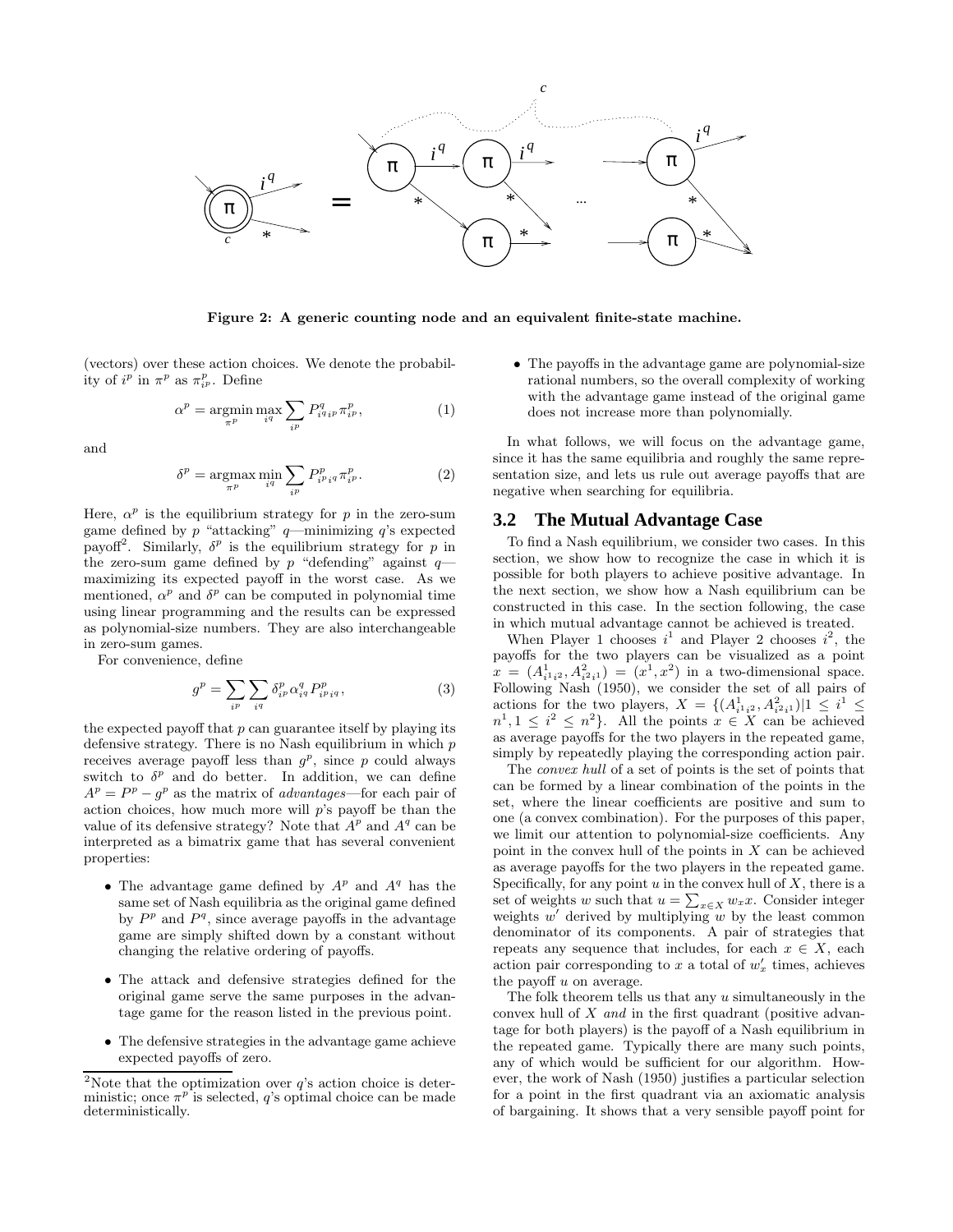the two players to accept is one that maximizes the product of their advantages. We next show how this point can be identified efficiently.

Note that the point that maximizes the product of the advantages will be found on the outer boundary of the convex hull—the product of the advantages of any internal point can be increased by moving to a point above it and to the right (Nash 1950). This implies that that the point can be expressed by a weight vector  $w$  that has non-zero weight on only one or two  $x \in X$ , since the convex hull is a twodimensional polygonal region bounded by line segments.

Next, let  $x, y \in X$  be two points formed by two different action pairs, each with at least one component non-negative. We want to find a point  $z$  on the edge between  $x$  and  $y$ ,  $z = w_x x + (1 - w_x) y$  for  $0 \leq w_x \leq 1$ , such that the product of the advantages,  $z^1z^2$ , is maximized. Setting the derivative of this product to zero and solving for  $w_x$ , we find that the product is maximized when

$$
w_x = \frac{-y^2(x^1 - y^1) - y^1(x^2 - y^2)}{2(x^2 - y^2)(x^1 - y^1)}.
$$
 (4)

If  $w_x < 0$  or  $w_x > 1$ , then the maximum product is achieved at an endpoint.

We can now make the following observations:

- We are trying to identify a payoff in the convex hull of  $X$  in the first quadrant (both components positive) that maximizes the product of the components. We argued that such a point is either in  $X$  or on a line segment between two points in  $X$ . Therefore, our search can be limited to examining pairs of points in X.
- If a point  $x \in X$  is in the third quadrant (both components negative), it need not be considered. To produce a point in the first quadrant,  $x$  would have to be paired with a point  $y \in X$  in the first quadrant, and the point y would dominate any combination it could make with  $x: w_x = 0.$
- Points in the second or fourth quadrant (one positive, one negative component) need to be considered, since they could possibly be combined with another point and result in a point with a larger product of advantages than either endpoint. For example, for  $x = (3, -1), y = (1, 5),$  Equation 4 results in  $w_x = 1/6$ , or  $z = (4/3, 4)$  with a product of advantages of 16/3.
- Evaluating Equation 4 results in a weight that is a polynomial-size rational number, since it involves a constant number of basic arithmetic operations.
- If the weight computed for points  $x$  and  $y$  is between 0 and 1, let the weight be represented by the rational number  $\frac{r}{s}$  for integers  $0 \leq r \leq s$ . A pair of strategies that repeats any sequence that includes the action pair associated with y a total of  $s - r$  times and x a total of r times achieves an average payoff whose product of advantages is maximized over all convex combinations of  $x$  and  $y$ .
- By looping through all points and pairs of points in X (a polynomial number  $n^1n^2 + (n^1)^2(n^2)^2$  of combinations), ignoring any points with mutually negative advantages, computing weights, and checking which has the largest product of advantages, we can identify



**Figure 3: A pair of strategies that maximizes the product of advantages.**

a pair of action pairs  $i^1$ ,  $i^2$  and  $j^1$ ,  $j^2$  and (polynomialsize) integers  $r_i$  and  $r_j$ . A pair of strategies that repeats any sequence that includes the action pair  $(i^1, i^2)$ a total of  $r_i$  times and  $(j^1, j^2)$  a total of  $r_j$  times maximizes the product of advantages over all achievable payoffs. One such pair of strategies is illustrated in Figure 3, in which the action choices are made consecutively. Note that if the product of advantages is maximized for a point  $x \in X$ , one-state strategies that repeat the actions associated with  $x$  suffice.

• The procedure executes in polynomial time and produces a polynomial-size output.

The next section shows how to combine the strategies in Figure 3 with attack strategies from Section 3.1 to produce a Nash equilibrium.

#### **3.3 Punishment**

The strategies in Figure 3 result in average advantages of

$$
z = (r_i A_{i^1 i^2}^1 + r_j A_{j^1 j^2}^1, r_i A_{i^2 i^1}^2 + r_j A_{j^2 j^1}^2)/(r_i + r_j). \tag{5}
$$

These strategies maximize the product of advantages over all strategies, so we say they represent mutual cooperation. However, they are not necessarily in equilibrium, as either player might have an incentive to select a different action that results in higher payoff at the expense of the opponent; we call any such strategy defection. We now show how to modify the cooperative strategies so that each player threatens the other with worse payoff for failing to cooperate, thus eliminating the incentive for defection.

Figure 4 illustrates strategies that build on the strategies in Figure 3 to include the threat of punishment if a player doesn't cooperate. Here,  $\alpha^1$  and  $\alpha^2$  are the attack strategies defined in Section 3.1. In words, the player  $p$  executes its cooperative actions for  $r_i + r_j$  steps. If, at any point, the opponent defects by deviating from its assigned actions, the player enters a punishment phase for  $a^p$  steps at the end of the cooperative phase. When the punishment is complete, a new cooperative phase begins<sup>3</sup>. Once again, the structure of these strategies can be simplified in games in which the product of advantages is maximized for a point  $x \in X$ .

The only, as yet, undefined quantity in the strategies just described is the number of punishment steps for the two players. We next show how to select values for  $a^1$  and  $a^2$  so that mutual cooperation becomes a best response.

Let  $(p, q) \in \{(1, 2), (2, 1)\}$ . When faced with a strategy for  $p$  of the form given in Figure 4, the average payoff of

<sup>3</sup>Note that delaying punishment until the end of the cooperative phase is not necessary and is probably wasteful. We use this approach simply because it simplifies our presentation and is sufficient to prove our result.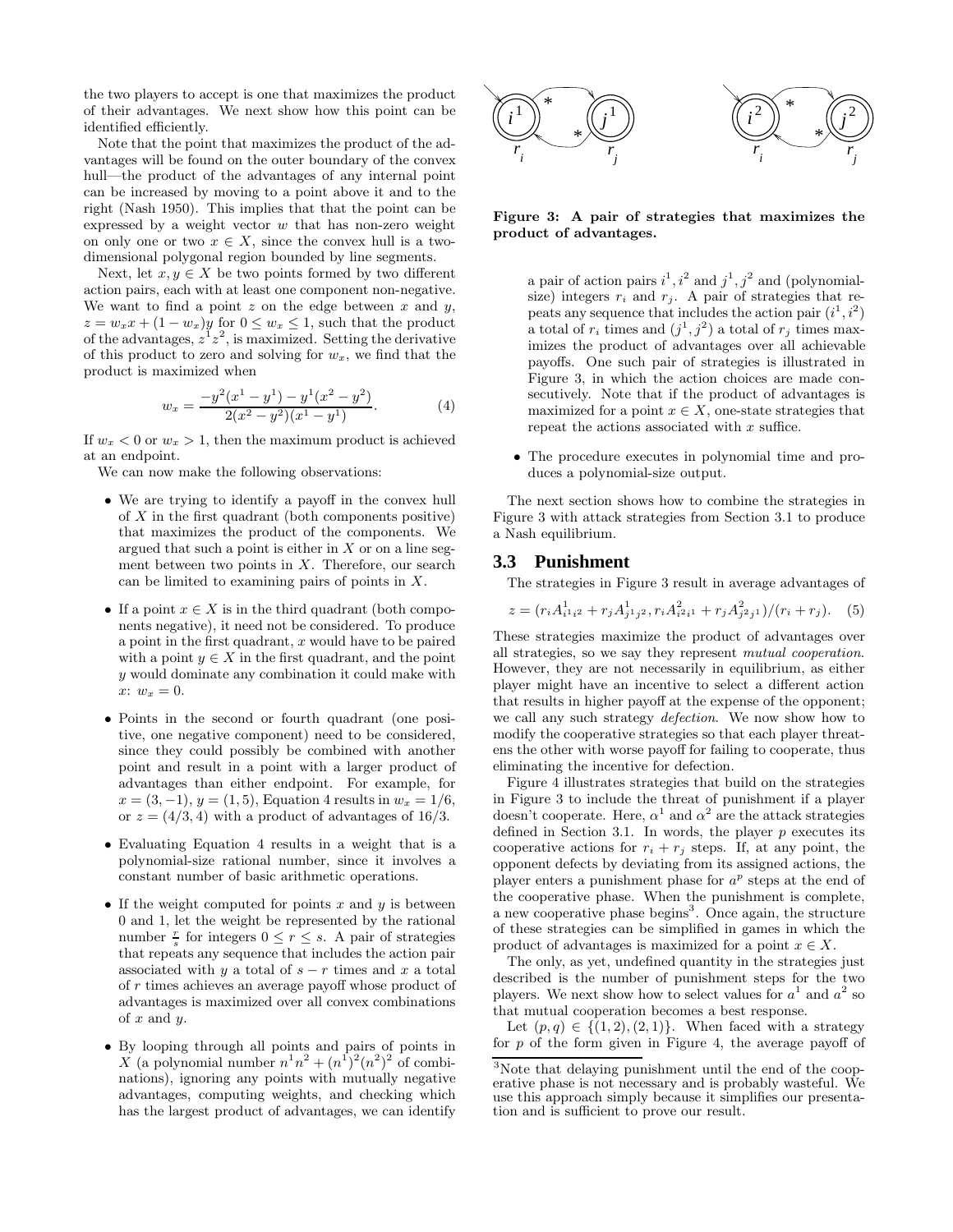

**Figure 4: A pair of strategies that is a Nash equilibrium.**

Player  $q$  for cooperating is

$$
z^{q} = (r_{i}A_{i^{q}ip}^{q} + r_{j}A_{j^{q}jp}^{q})/(r_{i} + r_{j}),
$$
\n(6)

much like in Equation 5. Let

$$
d^q = \max_{x \in X} x^q,\tag{7}
$$

which is an upper bound on the largest possible value that q can get in a single round by defecting. The average payoff to  $q$  in the advantage game for using a strategy that defects cannot be larger than  $((r_i + r_j)d^q)/(r_i + r_j + a^p)$ , since q can do no better than  $d^q$  on each cooperation round and 0 on each punishment round. In fact, this bound is exceedingly loose, as  $d^q$  is probably not achievable in most games. Nevertheless, we use this expression since it simplifies presentation.

We want to know how to set  $a^p$  so that cooperation is a best response:  $z^q$  >  $((r_i + r_j)d^q)/(r_i + r_j + a^p)$ , or equivalently,  $a^pz^q>(r_i+r_j)(d^q-z^q)$ . Note that  $z^q>0$  since we specifically chose a point that has positive advantage. Similarly,  $d^q > z^q$  because q's payoff for defection must exceed the payoff for cooperating or defection will not be considered. Solving for  $a^p$  and rounding up, we get

$$
a^p = \lceil (r_i + r_j)(d^q - z^q)/z^q \rceil. \tag{8}
$$

Punishing for  $a^p$  rounds provides a sufficient deterrent to discourage  $q$ 's defection. Once again, since this expression uses only basic arithmetic operations on polynomial-size numbers, the result is a polynomial-size number. Therefore, in the case in which both players can achieve positive advantage, the counting-node machines illustrated in Figure 4 constitute a Nash equilibrium and have polynomial size.

Recall that the preceding rested on the assumption that there are strategies for which both players have positive advantage. But, mutual advantage is not always possible, for example, if none of the convex hull is strictly in the first quadrant. The next section completes the presentation of our algorithm by providing Nash equilibrium strategies in the case where positive advantages cannot be achieved.

#### **3.4 Complete Strategy**

The previous two subsections dealt with the case in which it is possible for both players to receive average payoffs better than what they can guarantee themselves using a defensive strategy. If no such strategies exist, then we must use a different tack to find an equilibrium. Let  $v^p$  be the largest payoff that p can achieve against the defensive strategy of its opponent in the advantage game:

$$
v^p = \max_{i^p} \sum_{i^q} A_{i^pi q}^p \delta^q \tag{9}
$$

Note that it can't be the case that both  $v^1 > 0$  and  $v^2 > 0$ ; it would imply we are in the mutual advantage case. In addition, neither  $v^1$  < 0 nor  $v^2$  < 0 (Player p can guarantee itself at least 0 with a best response). This leaves two subcases:  $v^1 = 0$  and  $v^2 = 0$ , or  $v^p > 0$  and  $v^q = 0$ for some  $(p, q) \in \{(1, 2), (2, 1)\}.$  In the first subcase, indefinitely repeating  $\delta^1$  and  $\delta^2$  is a Nash equilibrium (the game is essentially zero sum). In the second subcase, let  $h^p$  be p's best response against  $\delta^q$ ,

$$
h^{p} = \underset{i^{p}}{\operatorname{argmax}} \sum_{i^{q}} A_{i^{p}i^{q}}^{p} \delta^{q}.
$$
 (10)

Note that  $\delta^q$  must also be a best response to  $h^p$ . Why? Any better response to  $h^p$  would imply a payoff for q greater than 0 (perhaps at the expense of  $p$ ), which would violate the assumption that there is no strategy pair with mutual advantage<sup>4</sup>. Therefore, playing  $h_p$  against  $\delta^q$  must be a Nash equilibrium.

This completes our algorithm, which we summarize below.

- 1. Begin with a game specified by matrices  $P^1$  and  $P^2$ .
- 2. Compute attack strategies  $\alpha^1$  and  $\alpha^2$  (Equation 1) and the values  $g^1$  and  $g^2$  the players can guarantee themselves (Equation 3).
- 3. Compute advantage matrices  $A^1 = P^1 g^1$  and  $A^2 =$  $P^2 - g^2$ .
- 4. Loop through all pairs of actions and all pairs of pairs of actions to find a cooperation point that maximizes the product of advantages (Section 3.2).

<sup>&</sup>lt;sup>4</sup>Playing  $h^p$  against  $\delta^q$  results in the payoff point  $(v^p, 0)$  with  $v^p > 0$ . Let  $h^{\bar{q}}$  be a best response to  $h^p$ . Playing  $h^p$  against  $h'^q$  results in the payoff point  $(v'^p, v'^q)$ . Assume  $v'^q > 0$ . It must be that  $v'^p < 0$ , otherwise we have a strategy pair that is mutually advantageous. Now, consider  $\epsilon = v^p/(v^p - v'^p)$ . By the inequalities already stated,  $0 < \epsilon < 1$  ( $v^{p'}$  is positive,  $v'^p$  negative). Moving a fraction  $\epsilon/2$  from the payoffs of  $h^p$ against  $\delta^q$  to  $h^p$  against  $h'^q$  results in payoffs of  $v^p/2 > 0$ for p and  $v'^q \epsilon/2 > 0$  for q. This is impossible, since we could then construct a pair of strategies that is mutually advantageous. Therefore, the assumption that  $v'^q > 0$  is invalid, implying that  $\delta^q$  is a best response to  $h^p$ .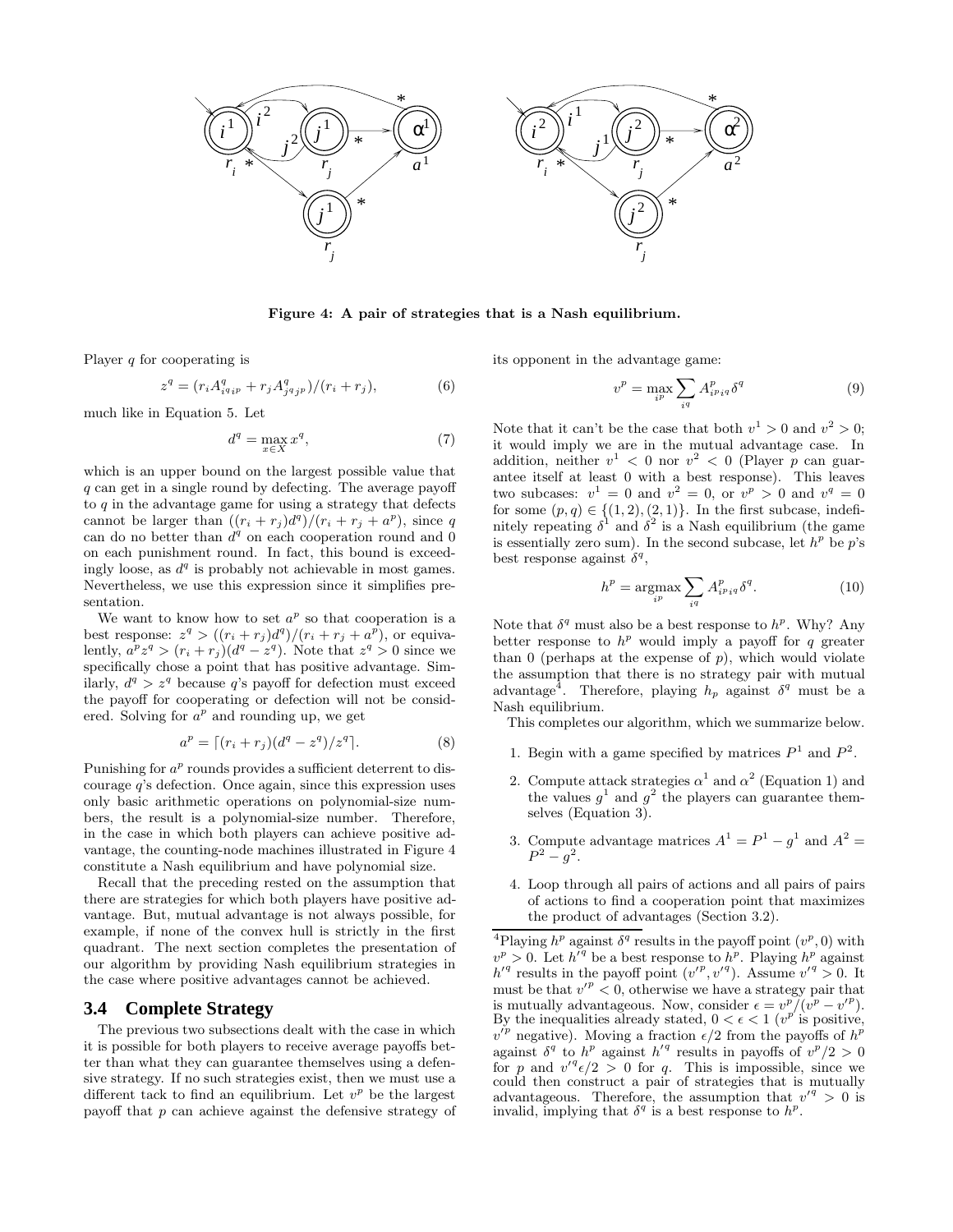- 5. If a cooperation point is found with positive advantages, we have a pair of action pairs  $(i^1, i^2)$  and  $(j^1, j^2)$ and repeat counts  $r_i$  and  $r_j$ . Compute the average payoffs for cooperating  $z^1$  and  $z^2$  (Equation 6), and a bound on the maximum defection payoff  $d^1$  and  $d^2$ (Equation 7), and use these to compute  $a^1$  and  $a^2$ , the number of punishments needed to stabilize cooperation (Equation 8). Output strategies as shown in Figure 4.
- 6. If no cooperation point is found with positive advantages, compute defensive strategies  $\delta^1$  and  $\delta^2$  (Equation 2). Compute the best responses  $h^1$  and  $h^2$  to the defensive strategies (Equation 10) and the players' expected payoffs  $v^1$  and  $v^2$  for adopting them (Equation 9). If  $v^1 = 0$  and  $v^2 = 0$ , output  $\delta^1$  and  $\delta^2$  as a Nash equilibrium. If  $v^1 > 0$  and  $v^2 = 0$ , output  $h^1$ and  $\delta^2$  as a Nash equilibrium. If  $v^1 = 0$  and  $v^2 > 0$ , output  $\delta^1$  and  $h^2$  as a Nash equilibrium.

We have argued that each of these operations can be implemented to execute in polynomial time and produces polynomial-size output, and that the cases considered are exhaustive and correct.

#### **3.5 Symmetric Games**

A symmetric game is one in which  $P^1 = P^2$ , so both players face the same strategic situation. In human-constructed games, this situation is very common as it embodies the notion of a fair game.

The argument in Section 3.2 becomes much simpler in the symmetric case. First, note that the convex hull of the points in  $X$  will be symmetric about the line through the origin with slope one. The product of advantages will be maximized by a point on this line, which implies that it is only necessary to check pairs of points such that  $x^1 = y^2$ and  $x^2 = y^1$ . In this case, Equation 4 simplifies to  $w_x = \frac{1}{2}$ , so the action pair with the largest average payoff for the two players determines the point to be considered.

For symmetric games, our algorithm can be simplified as follows.

- 1. Begin with a game specified by matrix  $P^1$  ( $P^2$  is the same).
- 2. Compute an attack strategy  $\alpha^1$  (Equation 1) and the value  $q<sup>1</sup>$  players can guarantee themselves (Equation 3).
- 3. Compute advantage matrix  $A^1 = P^1 q^1$ .
- 4. Loop through all pairs of actions  $i, j$  to find the pair that maximizes  $z^1 = (A_{ij}^1 + A_{ji}^1)/2$ .
- 5. If  $z^1 > 0$ , and  $i \neq j$ , use  $i^1 = j^2 = i$ ,  $i^2 = j^1 = j$ ,  $r_i = j$  $r_j = 1$ , compute a bound on the maximum defection payoff  $d^1$  (Equation 7), and use it to compute  $a^1 =$  $\lceil 2(d^1-z^1)/z^1 \rceil$ , the number of punishments needed to stabilize cooperation. Output strategies as shown in Figure 4 (the cooperation nodes no longer need to be counting nodes). On the other hand, if  $i = j$ , a simpler equilibrium strategy is possible with a single node that repeats action  $i$  as long as the opponent chooses the same action, then punishes for  $a^1 = \lfloor (d^1 - z^1)/z^1 \rfloor$ times on a defection.

6. If  $z^1 = 0$ , compute defensive strategy  $\delta^1$  (Equation 2) and output the pair of strategies  $(\delta^1, \delta^1)$  as a Nash equilibrium.

Note that the cooperative phase in the symmetric case is never more than two states.

## **4. EXAMPLES**

This section provides several concrete examples of games to help illustrate the ideas from the previous sections.

The *prisoner's dilemma* game is defined by  $P^1 = P^2 = \begin{bmatrix} 3 & 0 \end{bmatrix}$  $\boldsymbol{3}$  $\begin{array}{cc} 3 & 0 \\ 5 & 1 \end{array}$ . This game is symmetric, so the simplified anal-

ysis in Section 3.5 applies. The attack strategy is Action 2 (defect) making the guaranteed value  $q = 1$ . The pair of actions  $(i, j) = (1, 1)$  maximizes the average payoff of  $z = 3$ . Maximum defection payoff is bounded by  $d = 5$ . Since  $i = j$ , the formula for the number of punishment rounds computes  $a = 1$ . Thus, the equilibrium strategy computed by our algorithm is precisely tit-for-tat, the winning strategy in the prisoner's dilemma tournament described by Axelrod (1984).

The *battle of the sexes* game is defined by  $\mathbb{P}^1 =$  $\left[\begin{array}{cc} 1 & 0 \\ 0 & 2 \end{array}\right]$ and  $P^2 = \begin{bmatrix} 2 & 0 \\ 0 & 1 \end{bmatrix}$ . This game is not symmetric (although it is fair). The attack strategy for Player 1 is  $(1/3, 2/3)$  and for Player 2 is  $(2/3, 1/3)$ . Players can guarantee themselves  $g = (2/3, 2/3)$  by playing defensive strategies, which are obtained by reversing the probabilities in the attack strategies. Based on these calculations, the advantage game is  $A^1 = \begin{bmatrix} 1/3 & -2/3 \\ 2/3 & 4/3 \end{bmatrix}$ −2/3 4/3 and  $A^2 = \begin{bmatrix} 4/3 & -2/3 \\ 3/2 & 1/2 \end{bmatrix}$ −2/3 1/3 1 . The maximum product of advantages comes from  $i = (1, 2)$  and  $j = (2, 1)$ , for which we get  $w_x = 1/2$ . This results in  $r_i = r_j = 1$  and  $z = (5/6, 5/6)$ . The defection bound is  $d = (2, 2)$ , resulting in punishment repeats of  $a = (14, 14)$ . Thus, the equilibrium strategy is to alternate between both players choosing Action 1 and both players choosing Action 2, and using the attack strategy 14 consecutive times as punishment if a player doesn't go along with the plan.

In the definition of this unbalanced game, the payoffs have the form  $P^1 =$  $\left[\begin{array}{cc} 0 & 1/2 \\ -1 & 1 \end{array}\right]$ and  $P^2 = \left[ \begin{array}{cc} -1 & -1 \\ 0 & 0 \end{array} \right]$ . Any choice for Player 1 works equally well as an attack strategy, and the attack strategy for Player 2 is Action 1. Players can guarantee themselves  $q = (0, 0)$ , so the advantage game is identical to the original game. No pair of action pairs leads to a positive product of advantages, so the defensive strategies  $\delta^1$  = Action 1 and  $\delta^2$  = Action 2 are computed. The best response for Player 2 to  $\delta^1$  is to stay the same, whereas the best response for Player 1 to  $\delta^2$  is to switch to Action 2, leading to an improvement of  $v^2 = 1$ . The Nash equilibrium found by our algorithm is for both players to choose Action 2. Note how, in this case, there are no payoffs that achieve positive advantages and the defensive strategies are not in equilibrium. Nevertheless, our algorithm correctly identifies a Nash equilibrium.

As a final example, we define the *exponential game* as a family of games parameterized by the integer b. It is defined by  $P^1 =$  $\left[ \begin{array}{cc} -2^b & 0 \\ 0 & 2 \end{array} \right]$ and  $P^2 = \begin{bmatrix} 2^b + 1 & 0 \\ 0 & 0 \end{bmatrix}$  $0 \t -1$ 1 . The attack strategy for Player 1 is Action 2 and for Player 2 it is Action 1. Players can guarantee themselves  $g = (0,0)$ , so